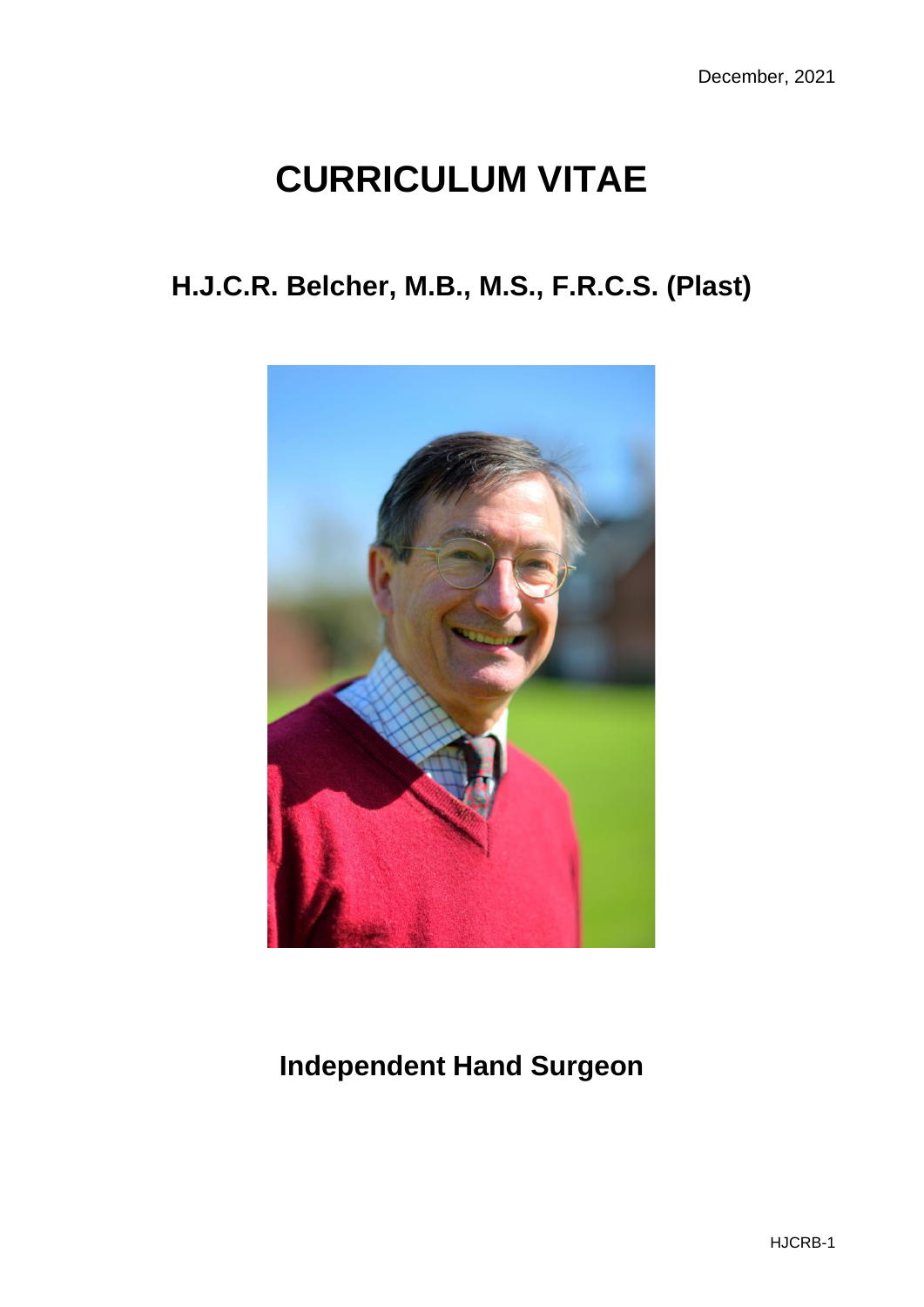## **SUMMARY**

I retired in 2021 from working as a specialist Hand Surgeon in the South East of England. Previously, I worked as a Consultant at the Queen Victoria Hospital, East Grinstead where I also served as Director of Plastic Surgery and Governor.

My practice was confined to hand surgery. My clinical interests were degenerative problems such as osteoarthritis, nerve compression and Dupuytren's contracture as well as post-traumatic problems of the hand and wrist. My research interests have included the assessment of outcome after injury.

In the past, I have been a member of the Council of the British Society for Surgery of the Hand (BSSH). I have served on the Editorial Board of the Journal of Hand Surgery and been the Convener of the Advanced Hand Surgery Course at the Royal College of Surgeons.

I have been involved in medico-legal practice for over twenty years. I prepare over 100 reports each year on personal injury and medical negligence cases. I have completed the Cardiff University Bond Solon (CUBS) Expert Witness Certificate.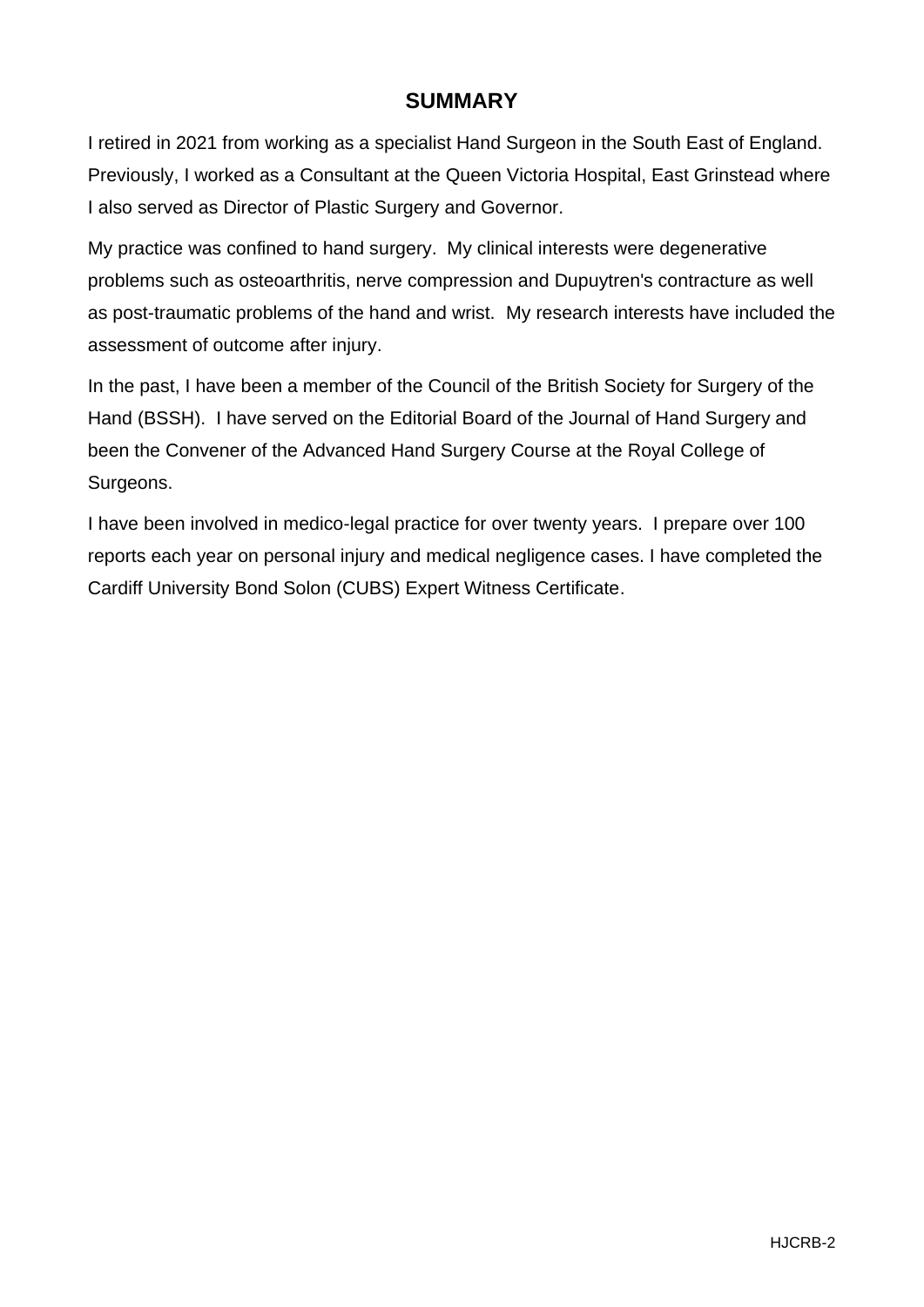## **GENERAL DETAILS**

| Full name            | Henry James Crispin Rashleigh BELCHER                                                                                                |                                                                      |                                                                                      |  |
|----------------------|--------------------------------------------------------------------------------------------------------------------------------------|----------------------------------------------------------------------|--------------------------------------------------------------------------------------|--|
| Office address       | Cowden<br>Edenbridge                                                                                                                 | <b>Basing House</b><br><b>KENT TN8 7JU</b>                           |                                                                                      |  |
| Communication        | Office:                                                                                                                              | 01342 851088                                                         |                                                                                      |  |
|                      | Fax:                                                                                                                                 | 01342 851046                                                         |                                                                                      |  |
|                      | Email:                                                                                                                               | hand-surgery@harry-belcher.co.uk<br>medico-legal@harry-belcher.co.uk |                                                                                      |  |
|                      | Web-site:                                                                                                                            | www.harry-belcher.co.uk/home.htm                                     |                                                                                      |  |
| Nationality          | <b>British</b>                                                                                                                       |                                                                      |                                                                                      |  |
| Education            | <b>Eton College</b>                                                                                                                  |                                                                      |                                                                                      |  |
| Medical school       | <b>Middlesex Hospital</b>                                                                                                            |                                                                      |                                                                                      |  |
| Qualifications       | M.B., B.S. (London)<br>F.R.C.S. (England)<br>M.S. (London)<br>F.R.C.S. (Plastic Surgery)<br><b>Expert Witness Certificate (CUBS)</b> |                                                                      | <b>June 1980</b><br><b>July 1985</b><br><b>June 1990</b><br>March 1993<br>Sept' 2013 |  |
| Registrations        | <b>GMC</b><br><b>PRASIS</b>                                                                                                          | 2656159<br>2010/015                                                  |                                                                                      |  |
| Present appointment  |                                                                                                                                      | Independent Hand Surgeon                                             |                                                                                      |  |
| Previous appointment | <b>Consultant Hand and Plastic Surgeon</b><br>Queen Victoria Hospital 1993 - 2014                                                    |                                                                      |                                                                                      |  |
| Revalidation         | 30/05/2018                                                                                                                           |                                                                      |                                                                                      |  |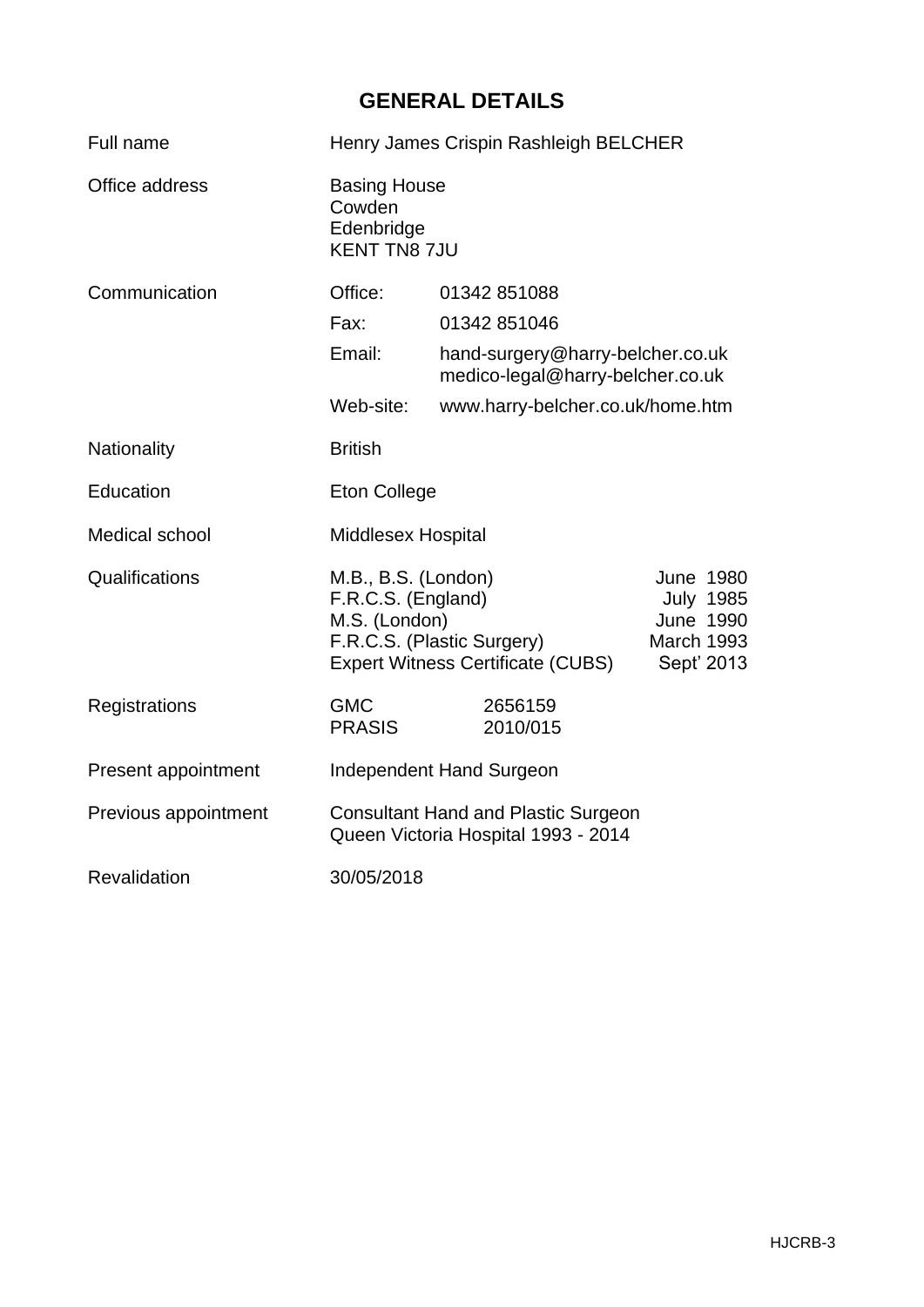## **CASE-LOAD**

The diagram below presents numerically the types of surgery I performed in the last five years of my clinical practice (reduced by Covid-19).

# Dupuytren's contracture □ Nerve decompression **Lumps** Arthritis/instability

## Operations 2016 - 2021 (n=1940)



- Post traumatic
- $\Box$  Other

## **CLINICAL INTERESTS**

**Osteoarthritis of the hand** I had a long-standing interest in arthritis of the thumb base and adjacent joints.

**Carpal tunnel release** Management of a wide range of compression neuropathies and I regularly performed endoscopic carpal tunnel release.

**Dupuytren's contracture** My practice included secondary and salvage surgery for recurrent disease referred from other centres.

## **RESEARCH INTERESTS**

My main interest now is the assessment of disability after injury. Present projects are (i) the use and validity of dynamometry in medico-legal practice and (ii) the development of new methods for measuring the subjective, objective and functional impact of scarring.

## **ADMINISTRATION and OTHER APPOINTMENTS**

My role of consultant at the Queen Victoria Hospital included a ten year period in clinical management as Lead Clinician for Plastic Surgery, Surgical Director and then Director of Plastic Surgery. I also served as a Hospital Governor.

#### **National appointments**

Member of the Steering Group of the Royal College of Surgeons (RCS) and Department of Work & Pensions (DWP) on "Returning to work" (2008).

Chairman of the Website Working Party, British Society for Surgery of the Hand (2003 - 2005)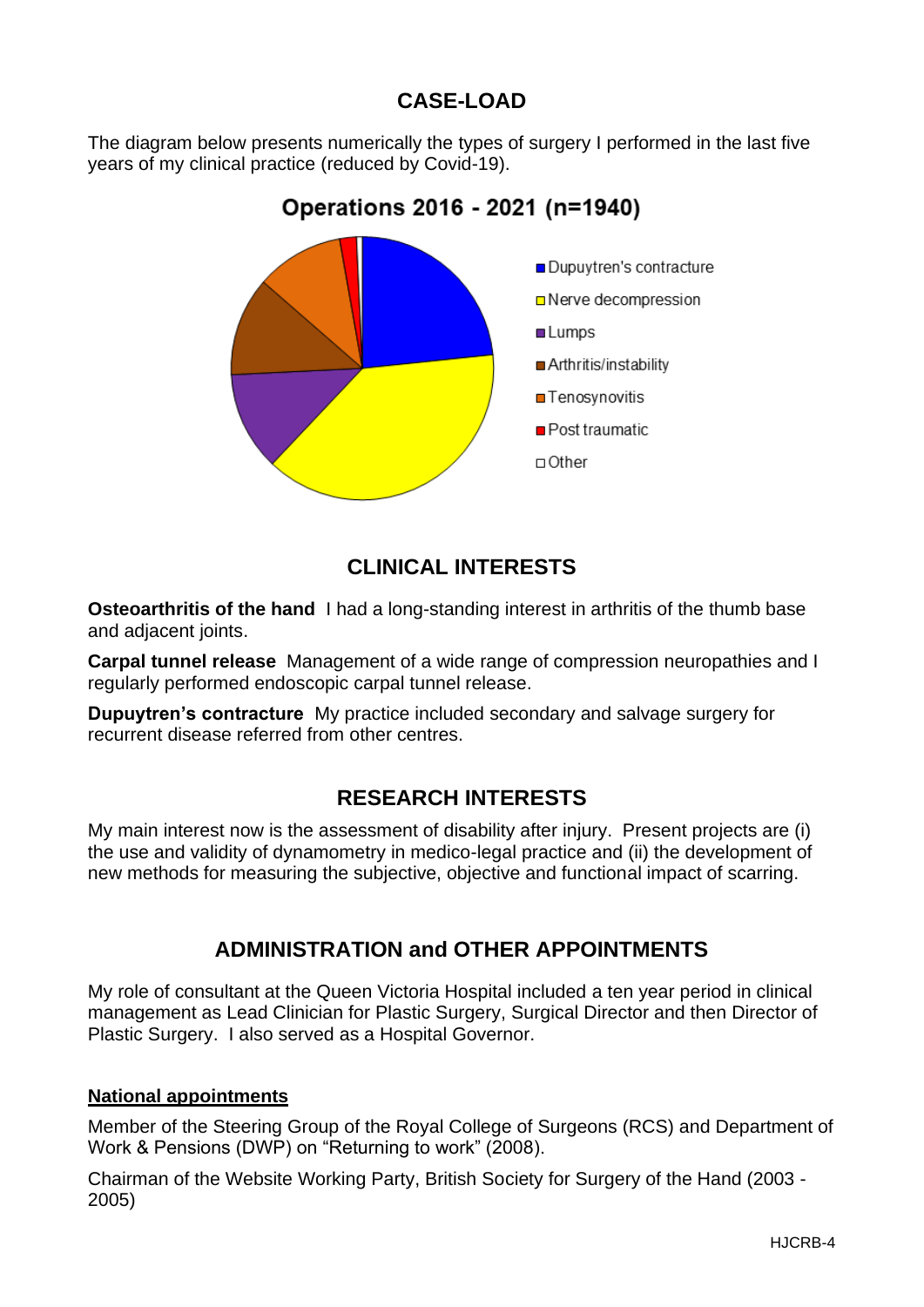Member of Audit and Research Sub-Committee, British Society for Surgery of the Hand (2002 - 2005) Council Member, British Society for Surgery of the Hand (2002 - 2005) Convenor, Advanced Course in Hand Surgery, Royal College of Surgeons of England (2002 - 2007) Editorial Board, Journal of Hand Surgery (1999 - 2002) Director, Pan-Thames Training Scheme in Plastic surgery (1997 – 2001)

#### **Local appointments**

Clinical Director, Queen Victoria Hospital (2010-2013)

Surgical Director, Queen Victoria Hospital (2006-2008)

Hospital Governor, Queen Victoria Hospital (2004-2007)

Lead Clinician, Queen Victoria Hospital (2003-2006)

Training Representative, Queen Victoria Hospital (1995 - 2000)

## **MEMBERSHIPS**

British Society for Surgery of the Hand (BSSH)

Old Etonian Medical Association

## **MEDICOLEGAL EXPERIENCE**

I have been involved in medicolegal practice for over twenty years. I undertook medical reports in 120 Claimants in 2020, 18 of whom were negligence cases. I now do few reports outside the upper limb except those relating purely to simple scarring. The casemixes are shown below.

I have completed the Cardiff University Bond Solon (CUBS) Expert Witness Certificate.



## Injury types (Hand)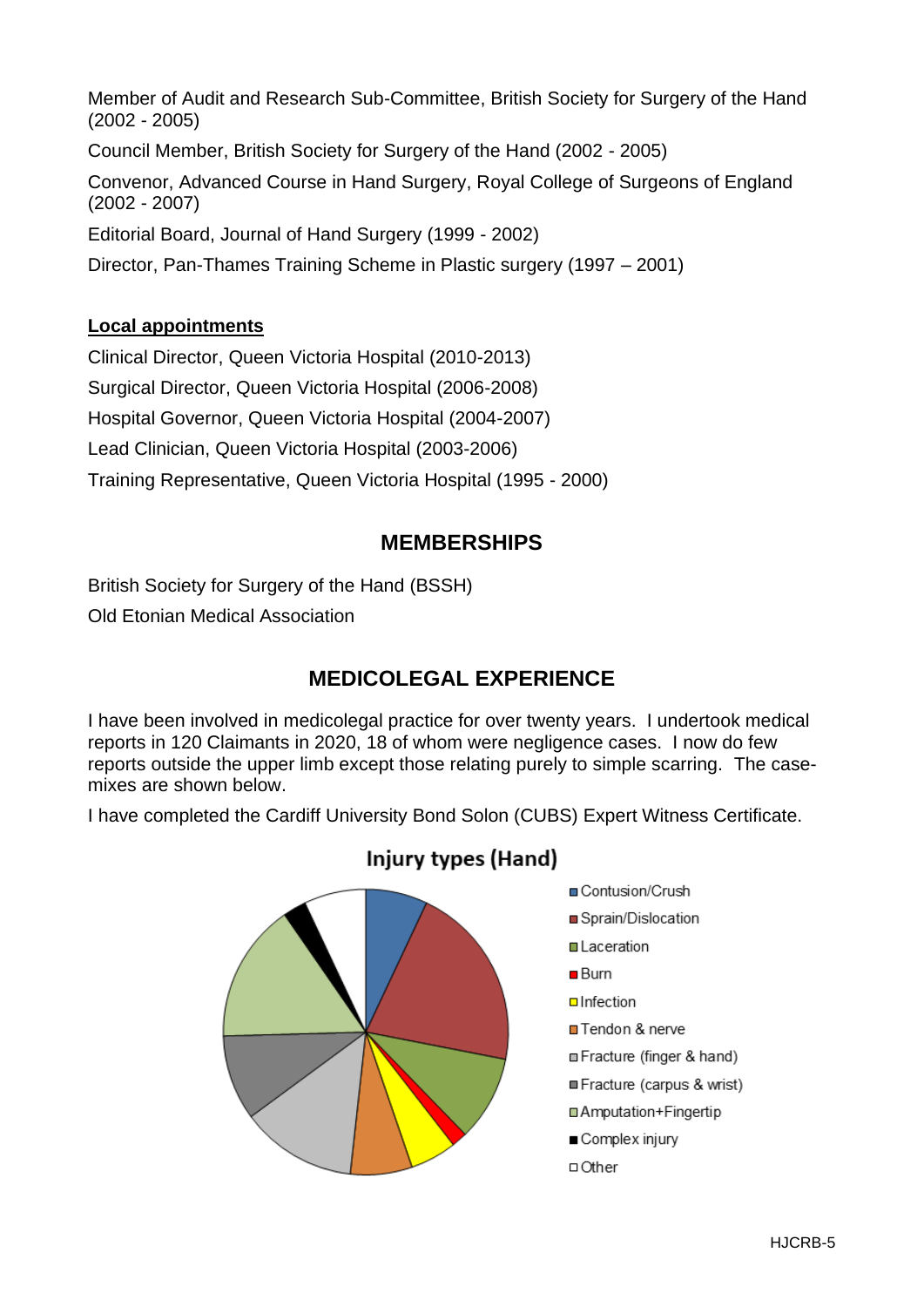### **TEACHING**

I was the instigator and Convener of the Advanced Course in Hand Surgery, which is an annual three-day cadaveric workshop run at the Royal College of Surgeons aimed at Consultants and senior trainees. I remain involved in teaching despite being retired.

## **PUBLICATIONS**

#### **Thesis**

An investigation of the anabolic actions of biosynthetic human growth hormone after injury by burning. London University, June 1990.

#### **Books**

Immunological aspects. In: Principles and practice of burn management. Settle J (ed). Churchill Livingstone, London,1996.

#### **Invited reviews**

Taylor E, **Belcher HJCR**. Splinting of the hand and wrist. Current Orthopaedics, 2003,17, 465-74.

**Belcher HJCR**, Clare TD. Hand Infections. Current Orthopaedics 2003, 17, 28-43.

Milroy CJ, **Belcher HJCR**. The Rheumatoid Thumb. Current Orthopaedics 2001, 15, 338-45.

Davey PA, **Belcher HJCR**. Scapho-trapezio-trapezoidal joint osteoarthrosis. Current Orthopaedics 2001, 15, 220-8.

#### **Recent or significant papers**

**Belcher HJCR**, Smith H. Extended dynamometry: reference values. Journal of Hand Surgery 2019, 44, 196-202.

**Belcher HJCR**. Functional and symptomatic assessment of medico-legal claims after upper limb injuries. The Medico-Legal Journal 2017, 85, 83-89.

**Belcher HJCR.** The assessment of grip-strength after upper limb injuries in medico-legal practice. The Medico-Legal Journal 2017, 85, 23-32.

Lambert R, **Belcher HJCR**. Improved communication of complications during the consent process in hand surgery. Hand Surgery 2015, 20, 197-8.

Davey H, **Belcher HJCR**. Cold intolerance assessment – a reappraisal. Hand Therapy 2014, 19, 40-46.

King ICC, **Belcher HJCR**. Cold intolerance following collagenase clostridium histolyticum treatment for Dupuytren's contracture. Journal of Hand Surgery 2014, 39, 808-9.

Mehta S, **Belcher HJCR**. A single-centre cost comparison analysis of collagenase injection versus surgical fasciectomy for Dupuytren's Contracture of the hand. Journal of Plastic Reconstructive and Aesthetic Surgery 2014, 67, 368-72.

Pearl RA, **Belcher HJCR**. Three-dimensional assessment of hand function. Annals of Royal College of Surgeons of England 2013, 95, 421-6.

Shirley R, Cavale N, **Belcher HJCR**. Evaluation of sensory loss to the traumatized arm. Journal of Emergency Medicine. 2011, 41, 675-6.

Sivakumar B, **Belcher HJCR**. The use of the triquetrum as bone graft in total wrist arthrodesis. Journal of Plastic Reconstructive and Aesthetic Surgery 2008, 61, 979-81.

Wraight WM, **Belcher HJCR**, Critchley HD. Deliberate self-harm by insertion of foreign bodies into the forearm. Journal of Plastic Reconstructive and Aesthetic Surgery 2008, 61, 700-3*.*

Ritchie JFS, **Belcher HJCR**. A comparison of trapeziectomy via anterior and posterior approaches. Journal of Hand Surgery 2008, 33E, 137-43.